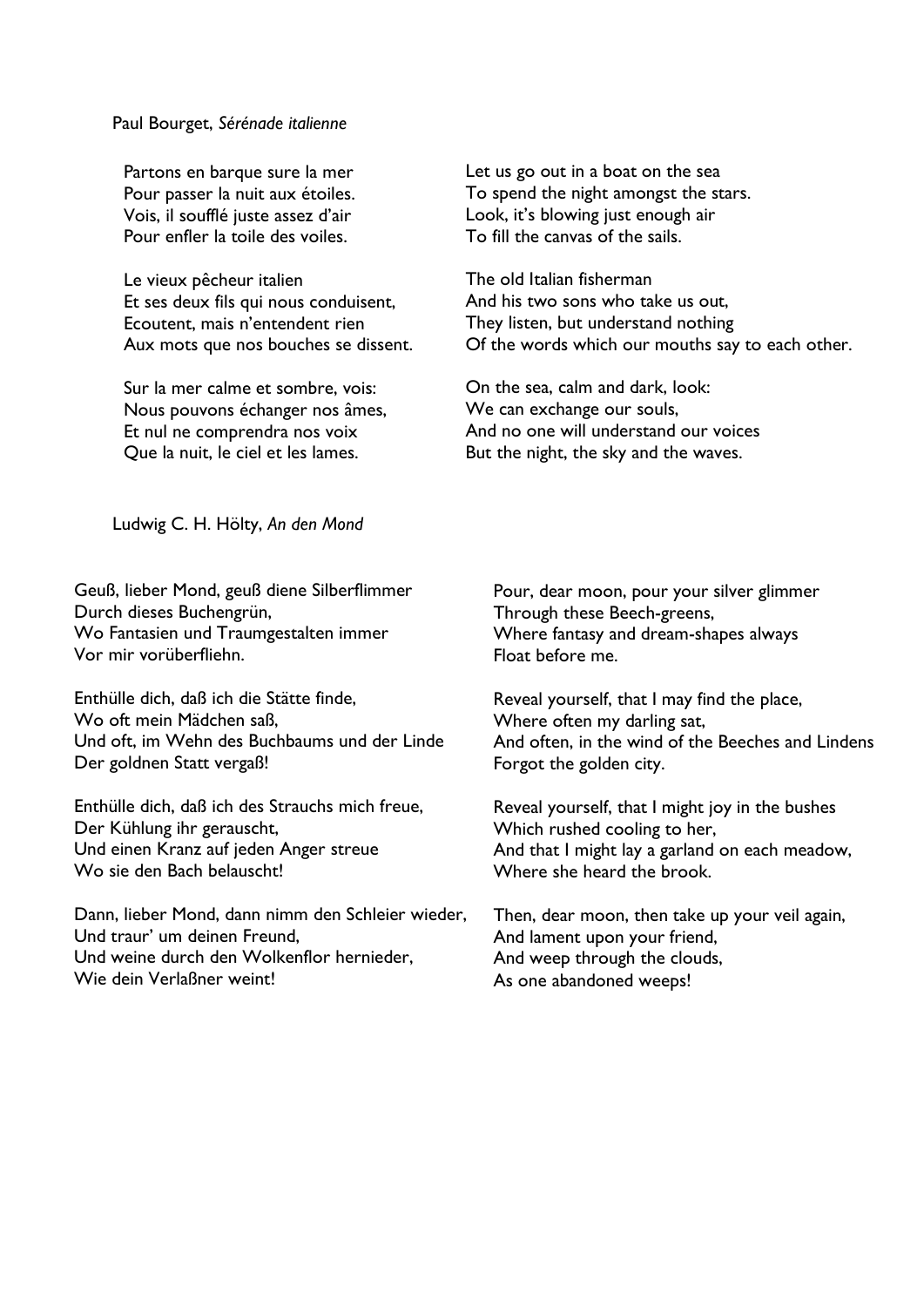## Jean de La Ville de Mirmont, from *L'horizon chimérique*

La mer est infinie et mes rêves sont fous, La mer chante au soleil en battant les falaises Et mes rêves légérs ne se sentent plus d'aises De danser sur la mer comme des oiseaux soûls.

Le vaste mouvement des vagues les emporte, La brise les agite et les roule en ses plis; Jouant dans le sillage, ils feront une escorte Aux vaisseaux que mon cœur dans leur fuite a suivis.

Ivres d'air et de sel et brûlés par l'écume De la mer qui console, et qui lave des pleurs Ils connaîtront le large et sa bonne amertume; Les goélands perdus les prendront pour des leurs. The sea is endless and my dreams are mad, The sea sings to the sky and batters the cliffs And my light dreams feel like nothing but the pleasure Of dancing on the sea like drunken birds.

The great movement of the waves carries them, The breeze shakes them and rolls them in its folds; Playing in the wake, the form an escort For the ships which my heart in its flight has followed.

Wild with air and salt and burned by the spray Of the sea who consoles, and who washes tears away They know the ocean and her pleasing bitterness; The lost gulls take them for what they are.

Je me suis embarqué sur un vaisseau qui danse, Et roule bord sur bord et tangue et se balance. Mes pieds ont oubliés la terre et ses chemins; Les vagues souples m'ont appris d'autres cadences Plus belle que le rhythme las des chants humains.

Á vivre parmi vous, hélas! Avais-je une âme? Mes frères, j'ai souffert sur tous vos continents. Je ne veut que la mer, je ne veut que le vent Pour me bercer comme un enfant, au creux des lames.

Hors du port qui n'est plus qu'une image effacée Les larmes du départ ne brûlent plus mes yeux. Je ne me souviens pas de mes derniers adieux… Ô ma peine, ma peine, où vous ai-je liassée?

Diane, Séléné, lune de beau métal Qui reflète vers nous, par ta face déserte, Dans l'immortel ennui du calme sidéral Le regret d'un soleil dont nous pleurons la perte.

Ô lune, je t'en veux de ta limpidité Injurieuse au trouble vain des pauvres âmes, Et mon cœur, toujours las et toujours agité, Aspire vers la paix de ta nocturne flamme.

I am embarqued on a ship that danses, And rolls from side to side and pitches and sways. My feet have forgotten the land and its paths; The supple waves teach me of other cadences More beautiful than the weary rhythms of human songs.

To live amongst you, alas! Have I a soul? My brothers, I have suffered on all your continents. I wish for the sea, I wish for the wind only To rock my like a child, in the bower of the waves.

Out of port, which is nought but a faded image The tears of departure burn no more my eyes. I do not recall to my final goodbyes... O my sadness, my sadness, where have I left you?

Diana, Selene, moon of beautiful metal Which reflects to us, by your deserted face, In the immortal listlessness of celestial quiet The regret of a sun whose loss we lament.

O moon, I long for your clarity, Insulting to the vain troubles of poor souls, And my heart, always weary and always worried, Aspires to the peace of your nocturnal flame.